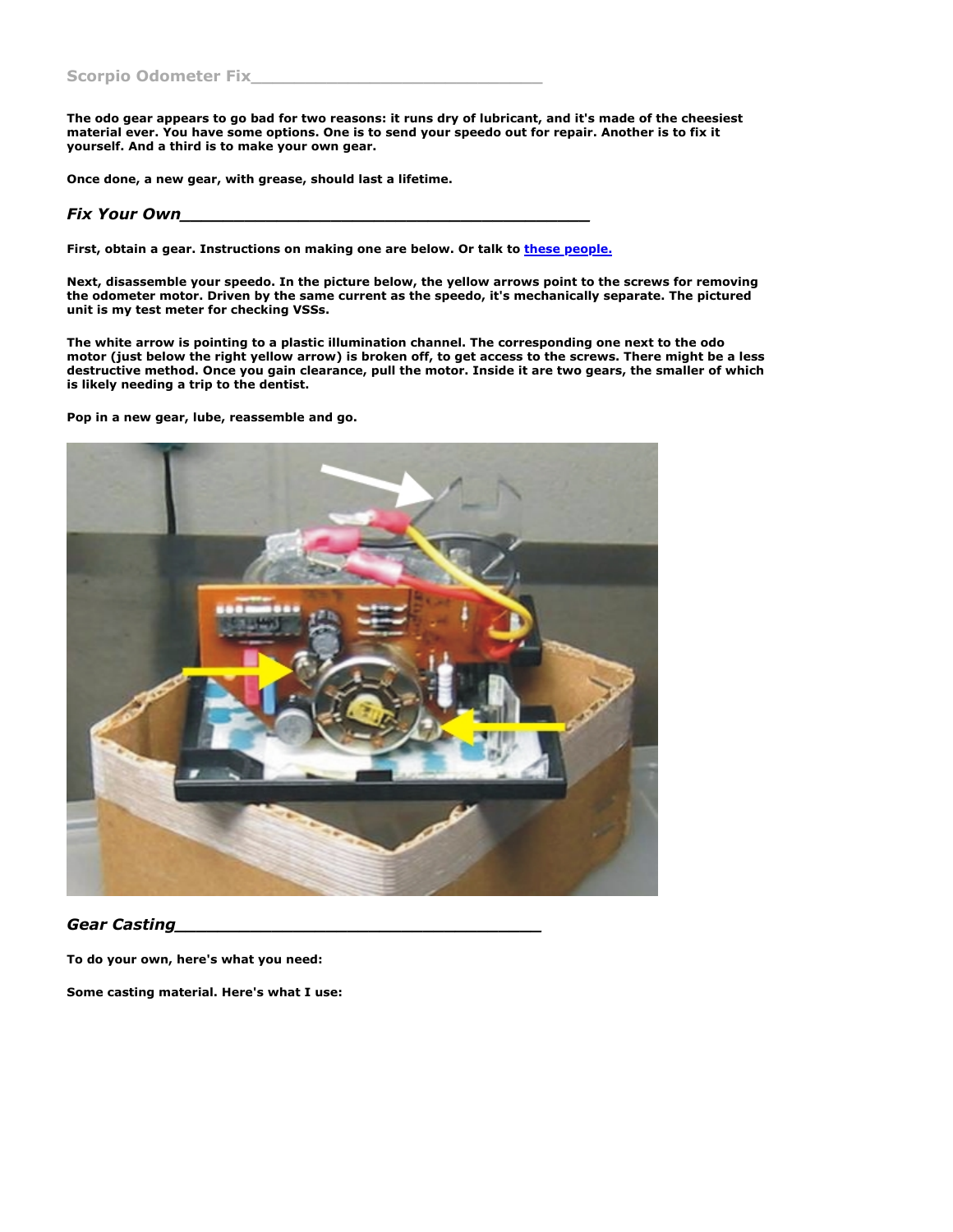

**Here's what you do:**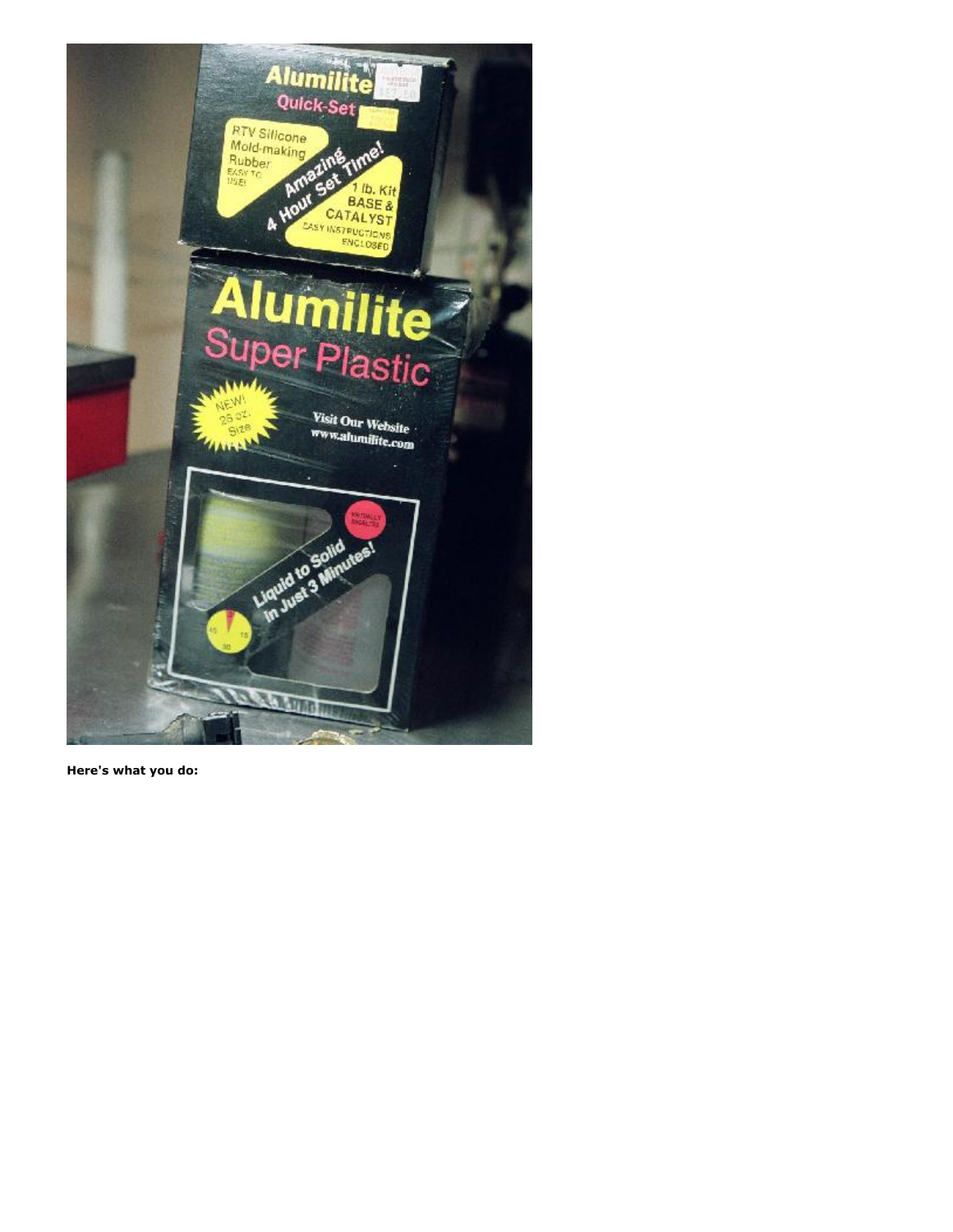

**Take an old gear (or two, if you can)**



**I cut two bad ones in half and glued them together for a mold, as you can see in the second photo. Obviously you can use the old as pictured above. I tried cutting the mold afterward, but the resultant gear is obviously a kludge.**